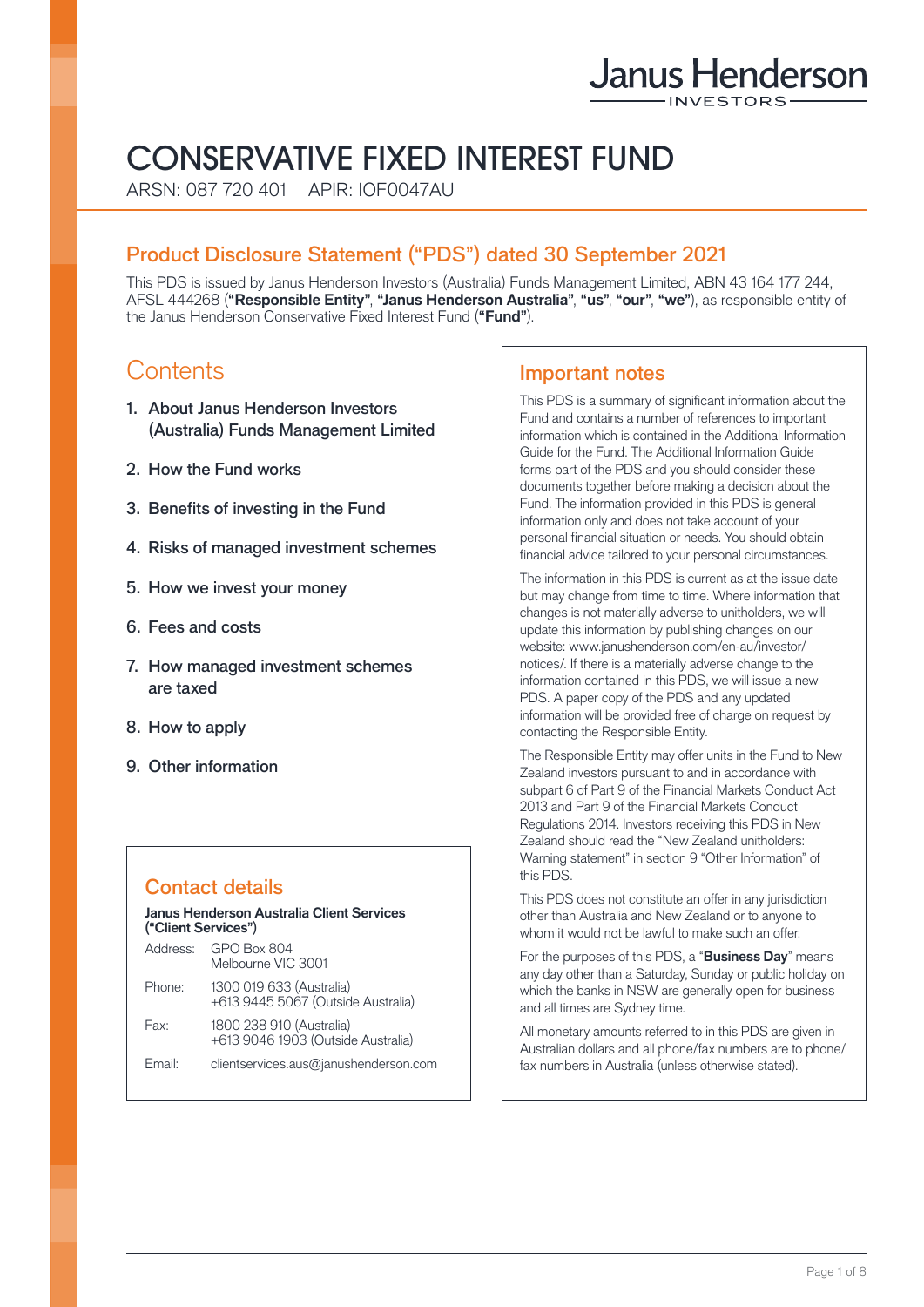# 1. About Janus Henderson Investors (Australia) Funds Management Limited

Janus Henderson Australia, the responsible entity of the Fund, is a subsidiary of the global asset management group Janus Henderson Group plc ("**Janus Henderson**"). Janus Henderson exists to help clients achieve their long-term financial goals. Our active management offers clients the opportunity to outperform passive portfolios over the course of market cycles. With more than 340 investment professionals, we provide access to some of the industry's most talented and innovative thinkers, spanning equities, fixed income, multi-asset, and alternatives, globally. Our investment teams blend insight, originality, and precision with rigorous analysis, structured processes, and robust risk management. We build client partnerships on openness and trust, channelling expertise from across the business and communicating the views of our experts in a timely and relevant way. As at 30 June 2021, Janus Henderson had \$569.6 billion in assets under management, more than 2,000 employees and offices in 25 cities worldwide.

The Responsible Entity is responsible for the operation of the Fund and has the power to delegate certain duties in accordance with the *Corporations Act 2001* (Cth) ("**Corporations Act**") and the constitution of the Fund ("**Constitution**"). The Responsible Entity has appointed Janus Henderson Investors (Australia) Institutional Funds Management Limited ABN 16 165 119 531, AFSL 444266 ("**Manager**") to manage the investments of the Fund. The Responsible Entity has also appointed BNP Paribas Securities Services, ARBN 149 440 291 ("**BNP**") as the custodian (**"Custodian"**) and administrator (**"Administrator"**) for the Fund. Subject to the relevant agreements between the Responsible Entity and BNP, the Responsible Entity, in its discretion, may change the Custodian and Administrator from time to time and appoint additional service providers.

# 2. How the Fund works

The Fund has been established to provide investors with the opportunity to gain exposure to an actively managed portfolio of cash, money market and fixed interest securities. The Fund's strategy is implemented by investing the Fund's assets in the Janus Henderson Conservative Fixed Interest Fund – Institutional (ARSN 100 098 271) ("**Underlying Fund**") for which Janus Henderson Investors (Australia) Institutional Funds Management Limited has also been appointed as investment manager.

The Fund is a registered managed investment scheme. This means your money is pooled together with monies from other unitholders. This pool is used to buy investments that are managed on behalf of all unitholders in the Fund. When you invest in the Fund, you will be issued units in the Fund rather than directly receiving an interest in the assets of the Fund. Your units will represent the value of your interest in the Fund. The number of units you will receive is dependent on the amount of money you invest and the unit price at the date of your application. You can increase the number of units you hold by reinvesting distributions or making an additional investment, or decrease the number of units you hold by making a withdrawal. Certain rights are attached to units and these rights are exercisable by the person who owns them (referred to as "**you**", "**direct investor**" or "**unitholders**" throughout this PDS). The Fund is not currently a disclosing entity under the Corporations Act.

#### **Applications into the Fund**

The minimum initial investment amount is \$25,000.

We can vary or waive the minimum investment amount at any time.

Applications will be processed with an effective date being the date Client Services receives both a valid application form ("**Application Form**") for the Fund by mail and your application money in cleared funds. Valid applications for units received by Client Services before 2pm on any Business Day will be processed using the application price next calculated for that Business Day. Valid applications for units received by Client Services after 2pm on any Business Day or on a non-Business Day will be processed using the application price calculated for the next Business Day.

Once you have made your initial investment in the Fund, you can make additional investments by sending a completed Additional Investment Form, by email, fax or mail, to Client Services. The minimum additional investment amount is \$5,000.

The Application Form and Additional Investment Form are available at [www.janushenderson.com/en-au/investor/documents.](http://www.janushenderson.com/en-au/investor/documents)

#### **Withdrawals from the Fund**

The minimum withdrawal amount is \$5,000. If your withdrawal request results in your remaining investment in the Fund falling below \$25,000, we may require you to withdraw your entire balance.

We can vary or waive the minimum withdrawal or holding amount at any time.

You can request the withdrawal of all or part of your investment in the Fund by sending a completed Withdrawal Form, by email, fax or mail, to Client Services.

Withdrawal proceeds will be paid directly into your nominated Australian bank account which must be in your name. If you do not provide us with Australian bank account details, your withdrawal proceeds will be paid by cheque. Payment of withdrawal proceeds cannot be made to a third party.

Valid withdrawal requests received by Client Services before 2pm on any Business Day, except in special circumstances, will be processed using the withdrawal price next calculated for that Business Day. Valid withdrawal requests received by Client Services after 2pm on any Business Day or on a non-Business Day will be processed at the withdrawal price calculated for the next Business Day.

We will generally pay withdrawals to your nominated Australian bank account within six Business Days. However, this timeframe is a guide only. In certain circumstances, such as when there is a freeze on withdrawals, you may not be able to withdraw your units within the usual period upon request.

The Withdrawal Form is available at [www.janushenderson.com/en-au/investor/documents.](http://www.janushenderson.com/en-au/investor/documents)

#### **Switching between funds**

You can switch an amount of your investment in the Fund to another fund listed on the Switch Request Form by sending a completed Switch Request Form, by email, fax or mail, to Client Services. The minimum switch amount is \$5,000 and is subject to the minimum investment amounts required in each of the respective funds. If your switch request results in your remaining investment in the Fund falling below \$25,000, we may require you to withdraw or switch your entire balance.

The Switch Request Form is available at [www.janushenderson.com/en-au/investor/documents.](http://www.janushenderson.com/en-au/investor/documents)

#### **Unit prices**

The unit price is generally calculated each Business Day based on the net asset value ("**NAV**") of the Fund divided by the number of units on issue in the Fund. Application and withdrawal unit prices are then calculated by applying a buy or sell spread to the NAV unit price. The buy/sell spread is an estimate of the costs of buying and selling the underlying assets of the Fund as a result of applications or redemptions in the Fund. The unit price will change as the market value of assets in the Fund rises or falls. The NAV at the end of each month can be found on the monthly report, which is available on our website at [www.janushenderson.com/en-au/investor/monthly-reports/](http://www.janushenderson.com/en-au/investor/monthly-reports/).

#### **Frequency of distributions**

The Fund generally pays distributions quarterly, however there may be periods in which no distributions are made, or we may make interim distributions. We do not guarantee any particular level of distribution. Distributions are generally calculated based on the Fund's net income at the end of the distribution period divided by the number of units on issue. We distribute or allocate all taxable income to unitholders each year, including the net realised capital gains of the Fund. Net realised capital gains are typically distributed or allocated in the final distribution of the financial year.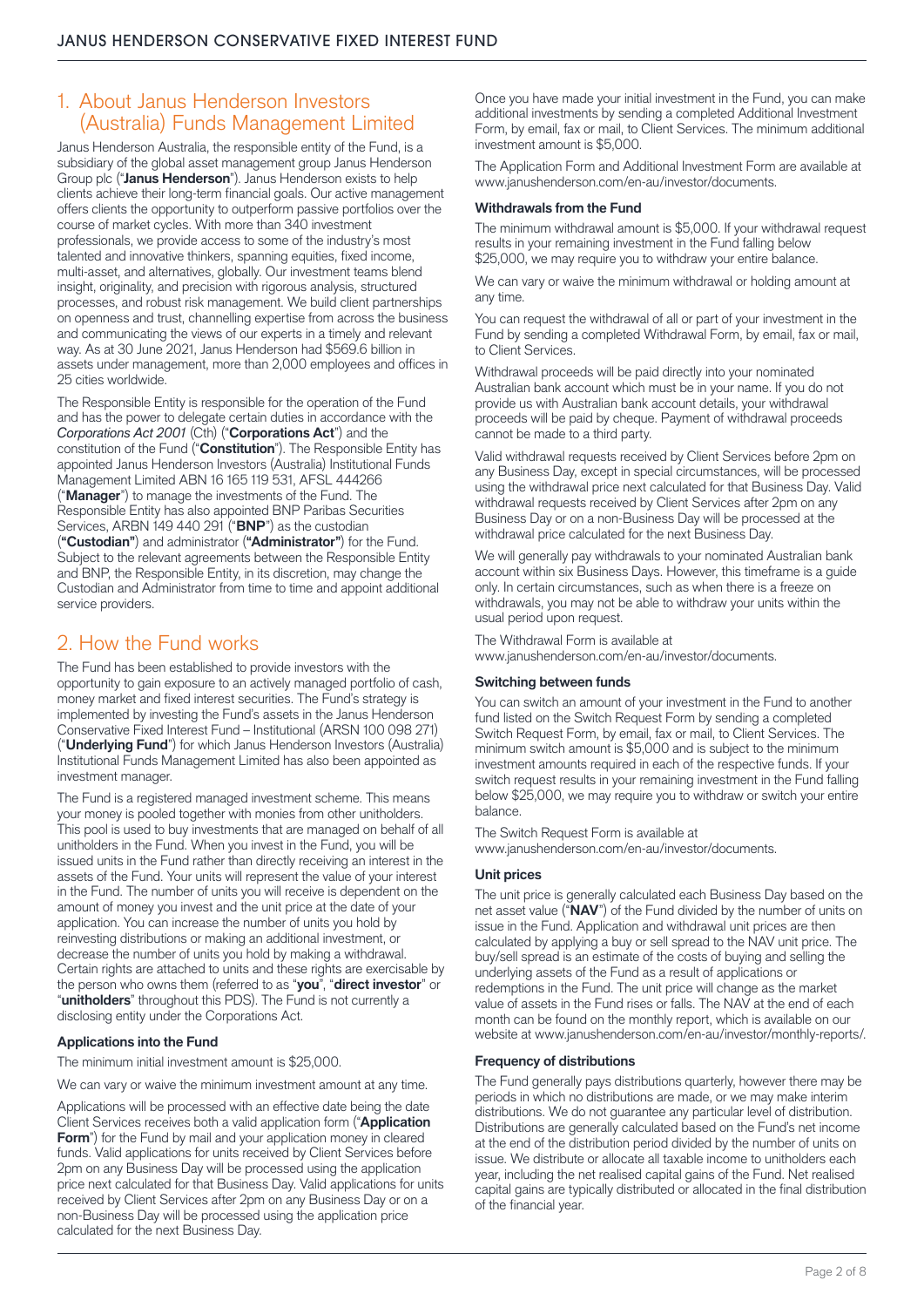Distribution payments are generally made within 10 Business Days after the end of the distribution period.

Distributions are automatically reinvested unless you instruct us otherwise in the Application Form. If you do not nominate a bank account for payment of distributions, we will treat this as a request to reinvest your distributions. You may change your distribution option by notifying us in writing at least 30 Business Days prior to the end of the relevant distribution period. Distributions will be reinvested using the NAV unit price for the last Business Day of the relevant distribution period, adjusted to exclude the income to be distributed for the distribution period and any buy/sell spread. Where the last day of a distribution period falls on a day that is not a Business Day, the valuations for the NAV unit price for that distribution period will take into account any relevant additional day(s).

**You should also read the important information in the Additional Information Guide about "How the Janus Henderson Funds work" including "How unit prices are calculated" and "Additional information about distributions" before making a decision. Go to section 2 of the Additional Information Guide available at [www.janushenderson.com/en-au/investor/documents](http://www.janushenderson.com/en-au/investor/documents).**

**The material relating to "How the Janus Henderson Funds work" including "How unit prices are calculated" and "Additional information about distributions" may change between the time when you read this PDS and the day when you acquire units.** 

# 3. Benefits of investing in the Fund

#### **Significant features**

The Fund invests in the Underlying Fund which is an actively managed portfolio of high quality interest bearing securities that seeks to provide returns in excess of cash and a high level of capital protection. The Manager seeks to add value using a combination of interest rate and yield enhancement strategies.

#### **Significant benefits**

Investing in the Fund offers a range of benefits, including:

- **• Exposure to investment opportunities** Access to investment opportunities that individual investors may not be able to achieve on their own.
- **• Professional management** Access to a highly experienced investment management team with a proven track record of managing cash, money market and fixed interest portfolios.
- **• Global presence** Access to the investment knowledge and expertise of Janus Henderson's global network of investment professionals.
- **• Access your information** You can keep regularly updated on your investment in the Fund and access Fund investment performance information at [www.janushenderson.com/en-au/](http://www.janushenderson.com/en-au/investor/monthly-reports/) [investor/monthly-reports/.](http://www.janushenderson.com/en-au/investor/monthly-reports/) In addition you will receive regular unitholder statements and an annual tax statement and can access these statements through an online portal.
- **• Diversification** The Fund will provide you with the ability to diversify your portfolio through holding a single security.

# 4. Risks of managed investment schemes

All investments carry risk. Different strategies may carry different levels of risk, depending on the assets that make up the strategy. Assets with the highest long-term returns may also carry the highest level of short term risk.

There are significant risks associated with managed investment schemes generally. The level of risk for each person will vary depending on a range of personal factors including your age, investment time frame, where other parts of your wealth are invested and your risk tolerance.

The value of your investment will vary over time. The level of returns will vary and future returns may differ from past returns. Returns are not guaranteed and you may lose some of your money. Laws affecting registered managed investment schemes may change in the future.

None of the Responsible Entity, its associates or its related bodies corporate guarantees that the investment objective will be achieved, that you will earn any return on your investment or that your investment will gain in value or retain its value.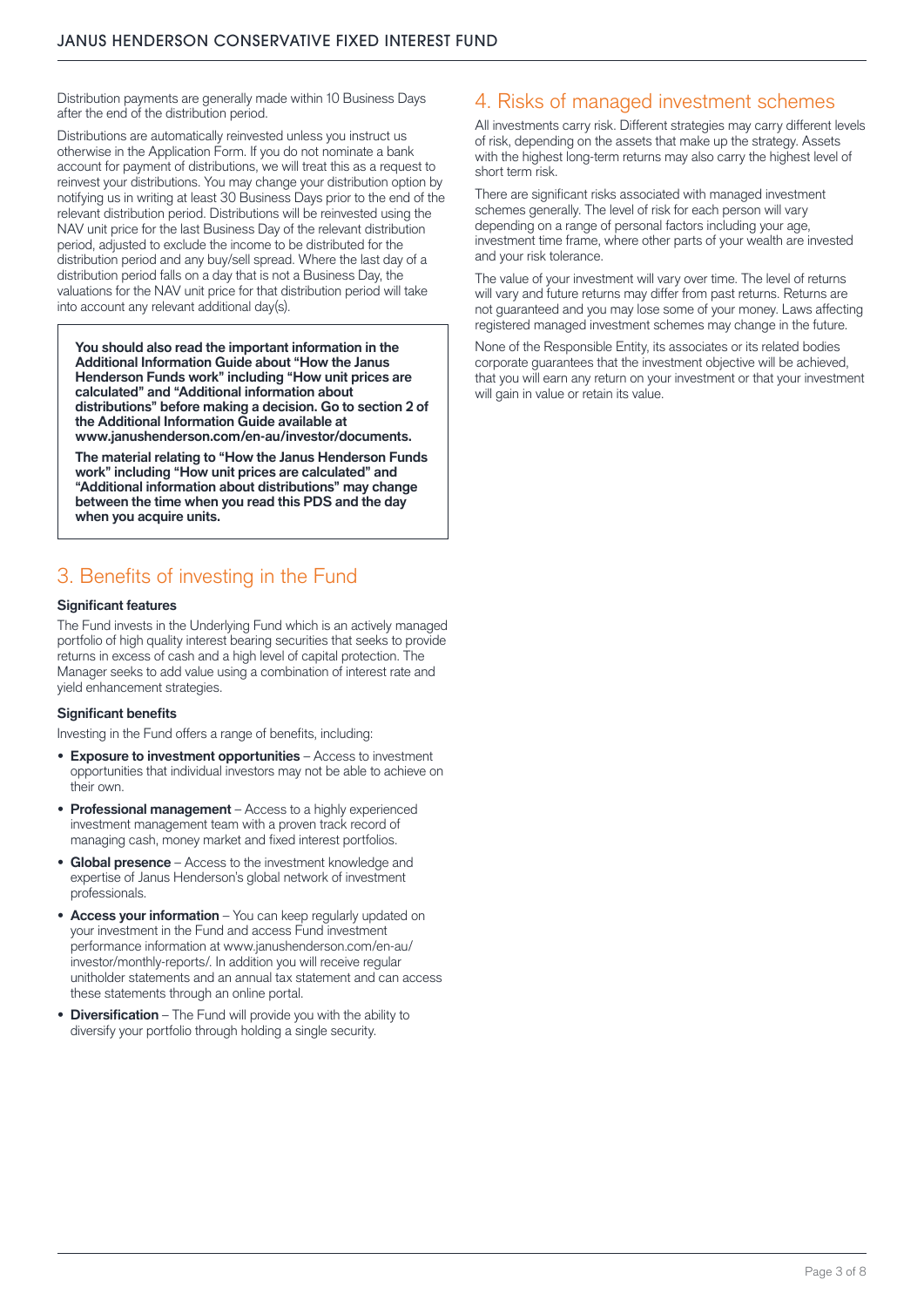#### JANUS HENDERSON CONSERVATIVE FIXED INTEREST FUND

The key risks for the Fund through its investment in the Underlying Fund are:

| Key risk                         | <b>Description of risk</b>                                                                                                                                                                                                                                                                                                                                                                                                                                                                                                                                                                                                                                                                                                                                                                                                                                                                       |  |  |
|----------------------------------|--------------------------------------------------------------------------------------------------------------------------------------------------------------------------------------------------------------------------------------------------------------------------------------------------------------------------------------------------------------------------------------------------------------------------------------------------------------------------------------------------------------------------------------------------------------------------------------------------------------------------------------------------------------------------------------------------------------------------------------------------------------------------------------------------------------------------------------------------------------------------------------------------|--|--|
| <b>Credit risk</b>               | The risk that the issuer of the fixed interest security in which the Underlying Fund invests may not meet its obligations<br>in full and/or on time to pay interest and repay capital. For example, the Underlying Fund could lose money if the<br>issuer of a fixed interest security is unable or unwilling to make interest or principal payments on a fixed interest<br>security that is held by the Underlying Fund.                                                                                                                                                                                                                                                                                                                                                                                                                                                                        |  |  |
| Interest rate risk               | The risk that fixed interest securities will decline in value because of changes in interest rates. For example, as interest<br>rates rise, the value of certain securities held by the Underlying Fund may decrease in value. This risk increases as<br>the term of the security (duration) increases.                                                                                                                                                                                                                                                                                                                                                                                                                                                                                                                                                                                          |  |  |
| <b>Market risk</b>               | The risk that the market price of an investment may fluctuate as a result of factors such as economic conditions,<br>regulations, sentiment and geopolitical events as well as environment, social and technological changes such as<br>pandemics. These fluctuations will affect the value of the investments in the Underlying Fund's investment portfolio<br>which will impact on the unit price of the Fund.                                                                                                                                                                                                                                                                                                                                                                                                                                                                                 |  |  |
| <b>Liquidity risk</b>            | The risk that the Underlying Fund may be exposed to securities which may be difficult or impossible to sell, either due<br>to factors specific to that security or to prevailing market conditions. It may not be possible to sell such securities<br>when it is desirable to do so or to realise what the Manager perceives to be their fair value in the event of a sale.                                                                                                                                                                                                                                                                                                                                                                                                                                                                                                                      |  |  |
| <b>Active management</b><br>risk | The risk that the Fund's performance may deviate significantly from the performance of the Benchmark due to the<br>active management of the Manager. The Underlying Fund does not invest in a predetermined basket of securities<br>such as an index and so weightings to investments will differ from the Benchmark.                                                                                                                                                                                                                                                                                                                                                                                                                                                                                                                                                                            |  |  |
| <b>Derivatives risk</b>          | The risk that the value of a derivative fails to move in line with the underlying asset or as expected, or the risk of<br>potential illiquidity in a derivative and the possibility that the derivative position is difficult or costly to reverse. The<br>Underlying Fund may invest in both exchange traded and over the counter derivatives to pursue its investment<br>strategy and for risk management purposes. In relation to over the counter derivatives, exposure to counterparty risk<br>exists as well as the risk that contractual obligations may be non-standard or differ as between counterparties.                                                                                                                                                                                                                                                                             |  |  |
| Manager risk                     | The risk that the Manager will not achieve the Underlying Fund's stated investment objective and/or it may<br>underperform the Benchmark or may not deliver returns that compare favourably to other investment managers in the<br>same asset class. Many factors can negatively impact the Manager's ability to generate acceptable returns, including<br>for example, loss of key staff.                                                                                                                                                                                                                                                                                                                                                                                                                                                                                                       |  |  |
| <b>Counterparty risk</b>         | The risk that loss from the failure of another party (a counterparty) to a contract to meet its obligations occurs.<br>Counterparty risk arises primarily from 'over the counter' transactions involving derivatives. Substantial losses can be<br>incurred by the Underlying Fund and therefore the Fund if a counterparty is unable or unwilling to meet its contractual<br>obligations. The Fund is also, to a certain extent, reliant on external service providers, such as the Custodian and<br>Administrator to provide services in connection with the operation of the Fund. There is a risk that these service<br>providers may default on the performance of their obligations or seek to terminate these arrangements resulting in the<br>Fund having to seek an alternative service provider meaning that investment activities and other functions of the Fund<br>may be affected. |  |  |
| <b>Security specific</b><br>risk | The risk that investments by the Underlying Fund in a security will be subject to many of the risks to which that<br>particular security is itself exposed. These risks may impact the value of the security. These risks include factors such<br>as changes in management, actions of competitors and regulators, changes in technology and market trends. These<br>factors may cause a security to perform adversely and where the Underlying Fund has exposure to that security may<br>reduce the unit price of the Fund.                                                                                                                                                                                                                                                                                                                                                                     |  |  |
| <b>Fund risk</b>                 | The risk that changes to the Fund or the Underlying Fund, such as termination of the Fund or the Underlying Fund,<br>changes to fees, or changes in government policies (including taxation), regulations and laws that may affect the Fund<br>or Underlying Fund, can have an impact on your potential investment return.                                                                                                                                                                                                                                                                                                                                                                                                                                                                                                                                                                       |  |  |
| <b>Currency risk</b>             | The risk that the value of investments of the Underlying Fund will change due to movements in the exchange rate<br>between the local currency and the Australian dollar. This risk can arise because the Underlying Fund may hold<br>securities domiciled outside Australia or securities denominated in currencies other than the Australian dollar. While<br>any foreign currency exposure will be as close to fully hedged as is practicable, there is a risk the Fund may be under<br>or over-hedged from time to time.                                                                                                                                                                                                                                                                                                                                                                      |  |  |

**You should also read the important information in the Additional Information Guide about "Risks of managed investment schemes" before making a decision. Go to section 3 of the Additional Information Guide available at [www.janushenderson.com/en-au/investor/documents](http://www.janushenderson.com/en-au/investor/documents).**

**The material relating to "Risks of managed investment schemes" may change between the time when you read this PDS and the day when you acquire units.**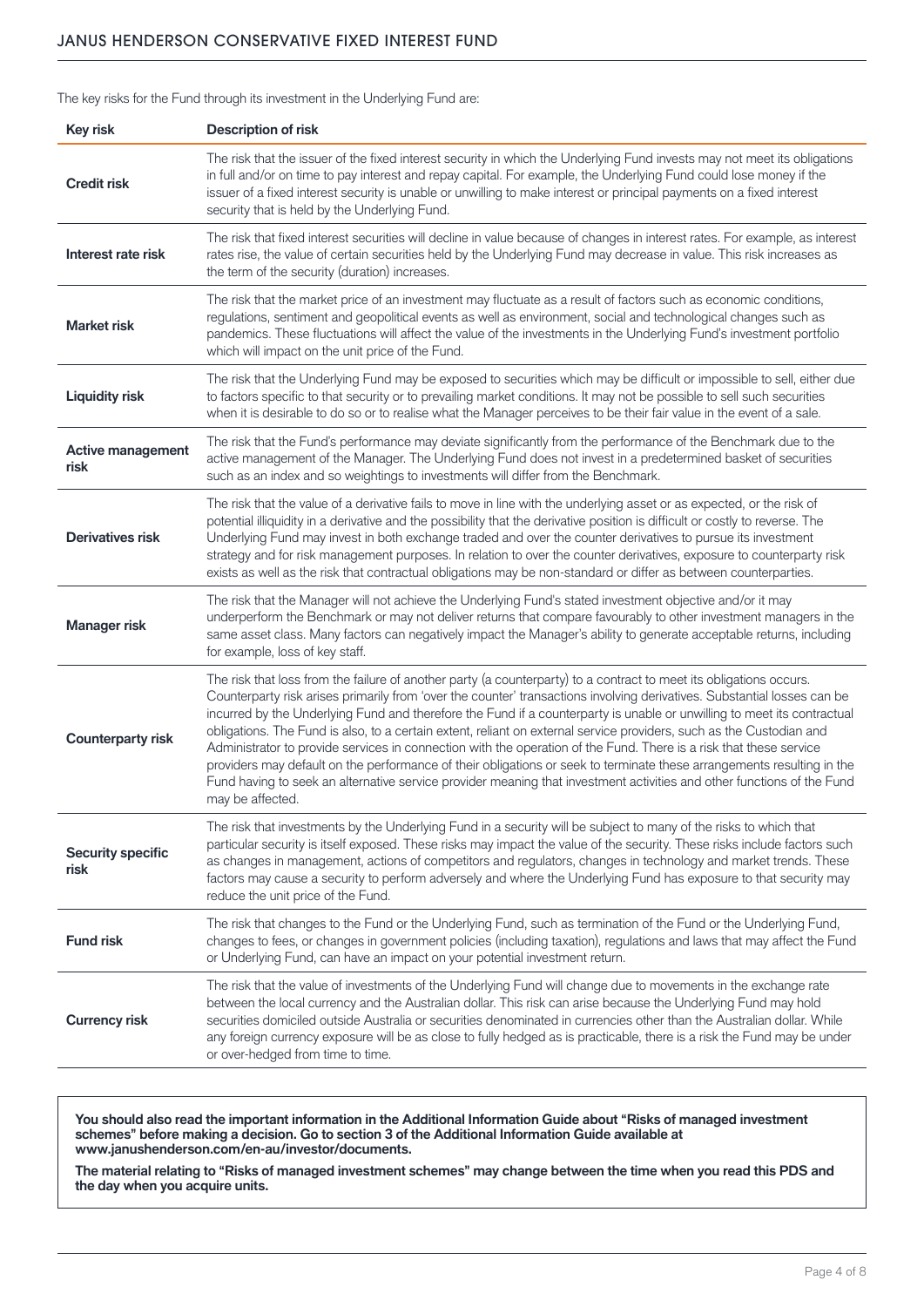### 5. How we invest your money

**WARNING:** When considering an investment in the Fund you should consider the Fund's likely investment return, risk level, your personal circumstances and your investment timeframe. We recommend you consult a financial adviser for assistance in determining whether the Fund is appropriate for you.

#### **Investment return objective**

The Fund seeks to achieve a total return before fees that exceeds the total return of the Benchmark by 0.50% p.a., over rolling three-year periods.

#### **Asset allocation**

The Fund invests substantially all of its assets in the Underlying Fund and may also hold cash.

The asset allocation of the Underlying Fund is:

| Asset class*                            | Indicative asset allocation<br>range (as % of NAV)* |
|-----------------------------------------|-----------------------------------------------------|
| Cash                                    | $0 - 100$                                           |
| Fixed/floating interest rate securities | $0 - 100$                                           |

\*These are the asset allocation ranges for the Fund. If market movements, investments into or withdrawals from the Fund, or changes in the nature of an investment, cause the Fund to move outside these ranges, or a limit set out in this PDS, this will be addressed by us as soon as reasonably practicable.

Under normal circumstances, the Underlying Fund will invest in a portfolio of cash, fixed and floating interest rate securities including bank securities, government, semi-government bonds and supranational bonds, asset backed securities and corporate securities.

Investments may be made directly or indirectly through investments in other managed investment schemes.

The Underlying Fund may have exposure to non-Australian dollar denominated securities including limited exposure to non-Australian debt issuers. Where the Underlying Fund invests in non-Australian dollar denominated securities, the associated interest rate and currency risks will be as close to fully hedged as is practicable using appropriate derivative instruments.

Derivatives may be used solely for investment and risk management purposes and cannot be used to gear the Underlying Fund.

#### **Benchmark**

Bloomberg AusBond Bank Bill Index

#### **Investment policy/approach**

The Manager's investment approach is fundamentally driven and seeks to take advantage of situations where market pricing has become misaligned with economic and investment fundamentals.

The Manager applies a range of strategies that include duration and yield curve management (actively managing the maturity profile of the Underlying Fund), sector rotation and individual security selection.

A key feature of the Underlying Fund's investment strategy is to hold a significant proportion of the Underlying Fund's investments in securities structured to pay a fixed margin over prevailing bank bill rates.

#### **Risk Level**

**Low risk** – the Fund is considered a low investment risk. The key risks associated with this investment are set out in section 4.

**Minimum suggested investment timeframe** – The Fund is intended to be suitable for investors who are comfortable to invest for at least three years. Please note this is a guide only and not a recommendation.

#### **Labour standards and environmental, social and ethical considerations**

Janus Henderson is a signatory of the United Nations Principles for Responsible Investment, a set of principles designed to highlight the financial relevance of environmental, social and corporate governance issues.

The Responsible Entity has delegated investment decisions for the purposes of selecting, retaining or realising investments for the Fund to the Manager pursuant to the investment management agreement. Therefore the Responsible Entity does not itself take into account labour standards, environmental, social or ethical considerations for the purpose of selecting, retaining or realising investments for the Fund.

The Manager takes labour standards, environmental, social and ethical considerations into account when selecting, retaining or realising investments.

The Manager believes that a holistic view of investments including consideration of factors such as environmental, social and governance ("**ESG**") will promote a well-rounded approach to investing with better return outcomes for clients.

Specifically, the Manager seeks to avoid investment in issuers directly involved in the following activities:

- tobacco manufacturing;
- manufacture of controversial weapons (such as cluster munitions, landmines, biological or chemical weapons, depleted uranium weapons, blinding laser weapons, incendiary weapons, and/or non-detectable fragments); and
- production or distribution of pornography.

The Manager will engage a third party provider to assist it to determine the individual issuers it should exclude. The Manager also engages with company management and debt origination desks at banks to discuss and promote the growth of the positive impact investing landscape.

Other than described above, the Manager has no predetermined view on the specific labour standards and environmental, social and ethical considerations which it will apply or a fixed methodology or weightings for taking these standards and considerations into account when selecting, retaining and realising investments of the Fund, but rather examines a range of labour standards and environmental, social and ethical considerations and uses a range of tools, methodologies and services to assist with decision making.

Janus Henderson has a dedicated Governance and Responsible Investment ("**GRI**") unit, who work closely with the Manager and support the team. The GRI unit operates a range of ESG screens and tools with the aim of identifying material ESG issues that the Manager may consider as part of the valuation process. In addition, the Manager has resources within the team that are focused on integrating ESG into the investment process.

The Manager reviews the Fund's investments, on a case by case basis, in light of any labour standards and environmental, social and ethical issues researched and raised, and may take steps to realise, reduce or cease making further investments in organisations or securities which are negatively affected by labour standards and environmental, social and ethical considerations.

**You should also read the important information in the Additional Information Guide about "Changes to the Funds" before making a decision. Go to section 2 of the Additional Information Guide available at [www.janushenderson.com/en-au/investor/documents](http://www.janushenderson.com/en-au/investor/documents/).**

**The material relating to "Changes to the Funds" may change between the time when you read this PDS and the day when you acquire units.**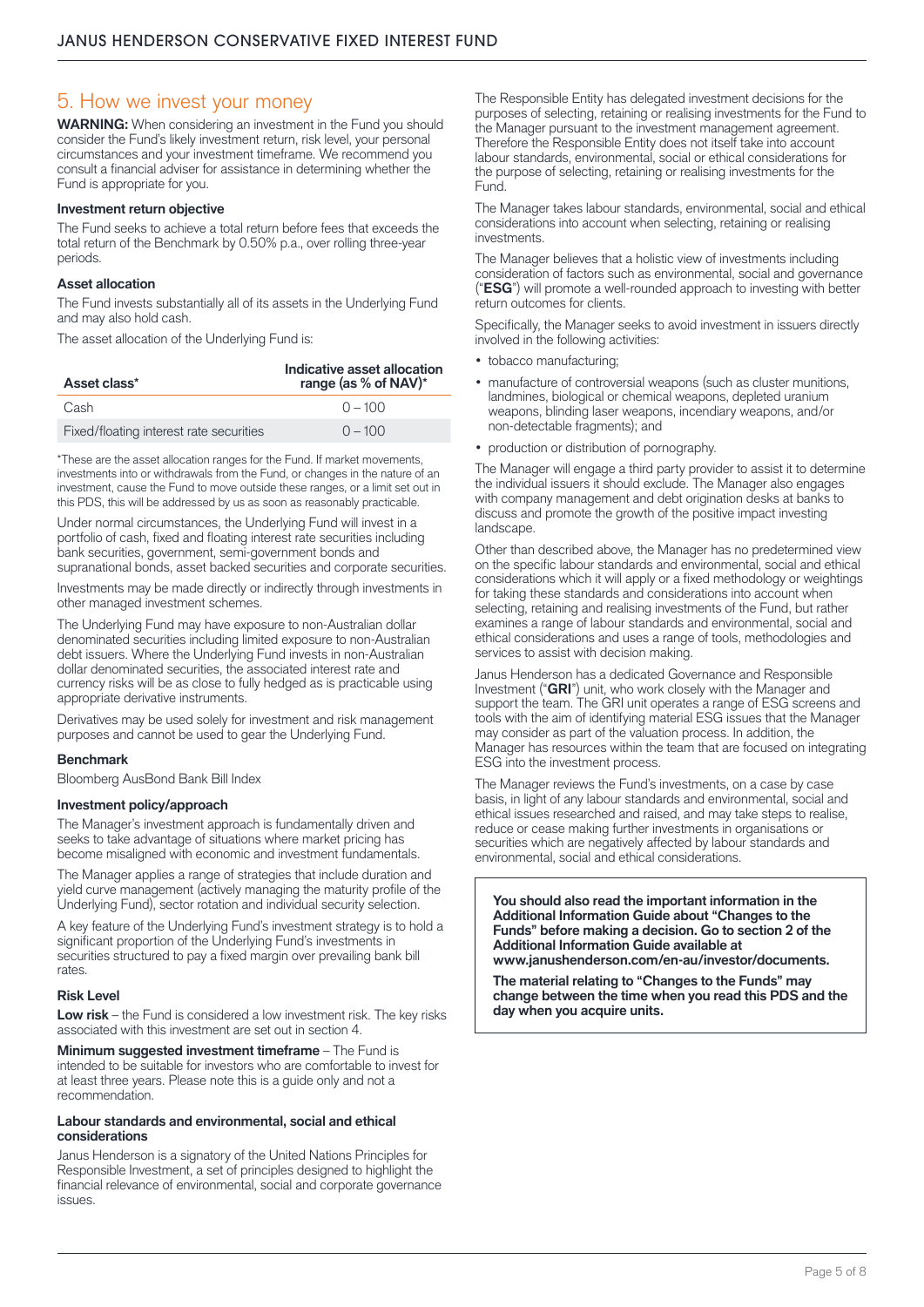# 6. Fees and costs

#### **DID YOU KNOW?**

Small differences in both investment performance and fees and costs can have a substantial impact on your long term returns.

For example, total annual fees and costs of 2% of your account balance rather than 1% could reduce your final return by up to 20% over a 30 year period (for example, reduce it from \$100,000 to \$80,000).

You should consider whether features such as superior investment performance or the provision of better member services justify higher fees and costs.

You may be able to negotiate to pay lower contribution fees and management costs where applicable. Ask the Fund or your financial adviser.

#### **TO FIND OUT MORE**

If you would like to find out more, or see the impact of the fees based on your own circumstances, the Australian Securities and Investments Commission (ASIC) website [\(www.moneysmart.gov.au](http://www.moneysmart.gov.au)) has a managed funds fee calculator to help you check out different fee options.

**WARNING:** Additional fees may be paid to a financial adviser if you have consulted a financial adviser. You should refer to the Statement of Advice provided by your financial adviser in which details of the fees are set out. If you are investing in the Fund via an IDPS operator, you will need to consider the fees and other costs of the IDPS when calculating the total cost of your investment.

The information in the table below shows the fees and other costs that you may be charged and can be used to compare costs between different simple managed investment schemes.

These fees and costs can be paid directly from your investment, deducted from your investment returns or from the assets of the Fund as a whole. You should read all the information about fees and costs because it is important to understand their impact on your investment.

For information on tax see section 7 of this PDS and section 7 of the Additional Information Guide. You can use the ASIC managed funds fee calculator to calculate the effect of fees and costs on your account balances.

| Type of fee or cost                              | Amount                                                                                               |  |  |  |  |
|--------------------------------------------------|------------------------------------------------------------------------------------------------------|--|--|--|--|
| Fees when your money moves in or out of the Fund |                                                                                                      |  |  |  |  |
| Establishment fee                                | Not applicable                                                                                       |  |  |  |  |
| Contribution fee                                 | Nil                                                                                                  |  |  |  |  |
| Withdrawal fee                                   | Nil                                                                                                  |  |  |  |  |
| Exit fee                                         | Not applicable                                                                                       |  |  |  |  |
| Management costs <sup>1,3,4</sup>                |                                                                                                      |  |  |  |  |
| — <i>( ( )</i>                                   | The management costs of the Fund<br>are 0.30% p.a. of the asset value of<br>the Fund and consist of: |  |  |  |  |

*The fees and costs for managing your investment*

- a management fee<sup>2</sup>: 0.30% p.a. of the asset value of the Fund; and
- indirect costs: 0.00% p.a. of the asset value of the Fund.
- All estimates of fees in this section are based on information available as at the date of this PDS and reflect the Responsible Entity's reasonable estimates of the typical ongoing amounts for the current financial year. All other costs reflect the actual amount incurred by the Fund for the previous financial year and includes the Responsible Entity's reasonable estimates where information was not available as at the date of this PDS or the Responsible Entity was unable to determine the exact amount.
- <sup>2</sup> For wholesale investors the Responsible Entity may, in its discretion and in accordance with relevant ASIC policy and the Corporations Act, negotiate and agree a rebate or waiver of part of the management fee to a person who acquires an interest in the Fund in response to an offer made to them as a wholesale client within the meaning of section 761G of the Corporations Act. Please refer to 'Differential fees' in the Additional Information Guide for further information.
- <sup>3</sup> An allowance for transactional and operational costs may apply to investments into, and withdrawals from, the Fund. Please see 'Transactional and operational costs' below for further information. Unless otherwise stated, all fees and costs quoted in this PDS are quoted on an Australian GST inclusive basis and net of any applicable reduced input tax credits ("**RITCs**").
- <sup>4</sup> As the management fee is calculated on a gross asset value basis, the other components of the management costs have been converted to and also disclosed on a gross asset value basis (as opposed to net asset value basis).

#### **Example of annual fees and costs for the Fund**

This table gives an example of how the fees and costs in the Fund can affect your investment over a one year period. You should use this table to compare the Fund with other managed investment products.

| <b>Example</b>                                 |                                      | Balance of \$50,000 with<br>a contribution of \$5,000<br>during the year <sup>1</sup>                                                                                                                     |
|------------------------------------------------|--------------------------------------|-----------------------------------------------------------------------------------------------------------------------------------------------------------------------------------------------------------|
| <b>Contribution fees</b>                       | Nil                                  | For every additional<br>\$5,000 you put in,<br>you will be charged \$0.                                                                                                                                   |
| <b>PLUS</b><br>Management costs <sup>3,5</sup> | 0.30% p.a.                           | <b>And, for every \$50,000</b>                                                                                                                                                                            |
| comprising of:                                 | of the asset<br>value of the<br>Fund | you have in the Fund, you<br>will be charged \$150 each<br>year.                                                                                                                                          |
| • management fee:<br>• indirect costs:         | 0.30%<br>$0.00\%$                    |                                                                                                                                                                                                           |
| <b>EQUALS</b><br>Cost of Fund                  |                                      | If you had an investment of<br>\$50,000 at the beginning<br>of the year and you put in<br>an additional \$5,000<br>during that year <sup>1</sup> , you would<br>be charged fees of $$1502$ <sup>4</sup> . |
|                                                |                                      | What it costs you will<br>depend on the investment<br>option you chose and the<br>fees you negotiate.                                                                                                     |

- <sup>1</sup> This example assumes the \$5,000 contribution occurs on the last Business Day of that year, that the value of the investment is otherwise consistent and therefore the management costs are calculated using the \$50,000 balance only.
- <sup>2</sup> In practice, the actual investment balance of the Fund will vary daily and the actual fees and costs charged which are based on the asset value of the Fund will therefore also vary daily.
- <sup>3</sup> Please refer to footnote 1 set out in the 'Fees and costs' table above.
- <sup>4</sup> Additional fees may apply. Please see the 'Additional explanation of fees and costs' below for further information.
- <sup>5</sup> As the management fee is calculated on a gross asset value basis, the other components of the management costs have been converted to and also disclosed on a gross asset value basis (as opposed to net asset value basis).

# Additional explanation of fees and costs

#### **Management costs of the Fund**

Management costs comprise of the fees and costs that a unitholder incurs by investing in the Fund rather than investing directly in the underlying assets. Management costs are payable from the Fund's assets and are not paid directly from your investment. As at the date of this PDS, management costs of the Fund comprise of a management fee and indirect costs.

#### **Management fee**

The management fee of 0.30% p.a. of the asset value of the Fund is payable to the Responsible Entity for managing the assets of the Fund and overseeing the operations of the Fund ("**Management Fee**"). The Management Fee is calculated and accrued daily and is paid from the assets of the Fund monthly in arrears on the last calendar day of each month. If we increase the Management Fee, we will provide you with 30 days' written notice in advance.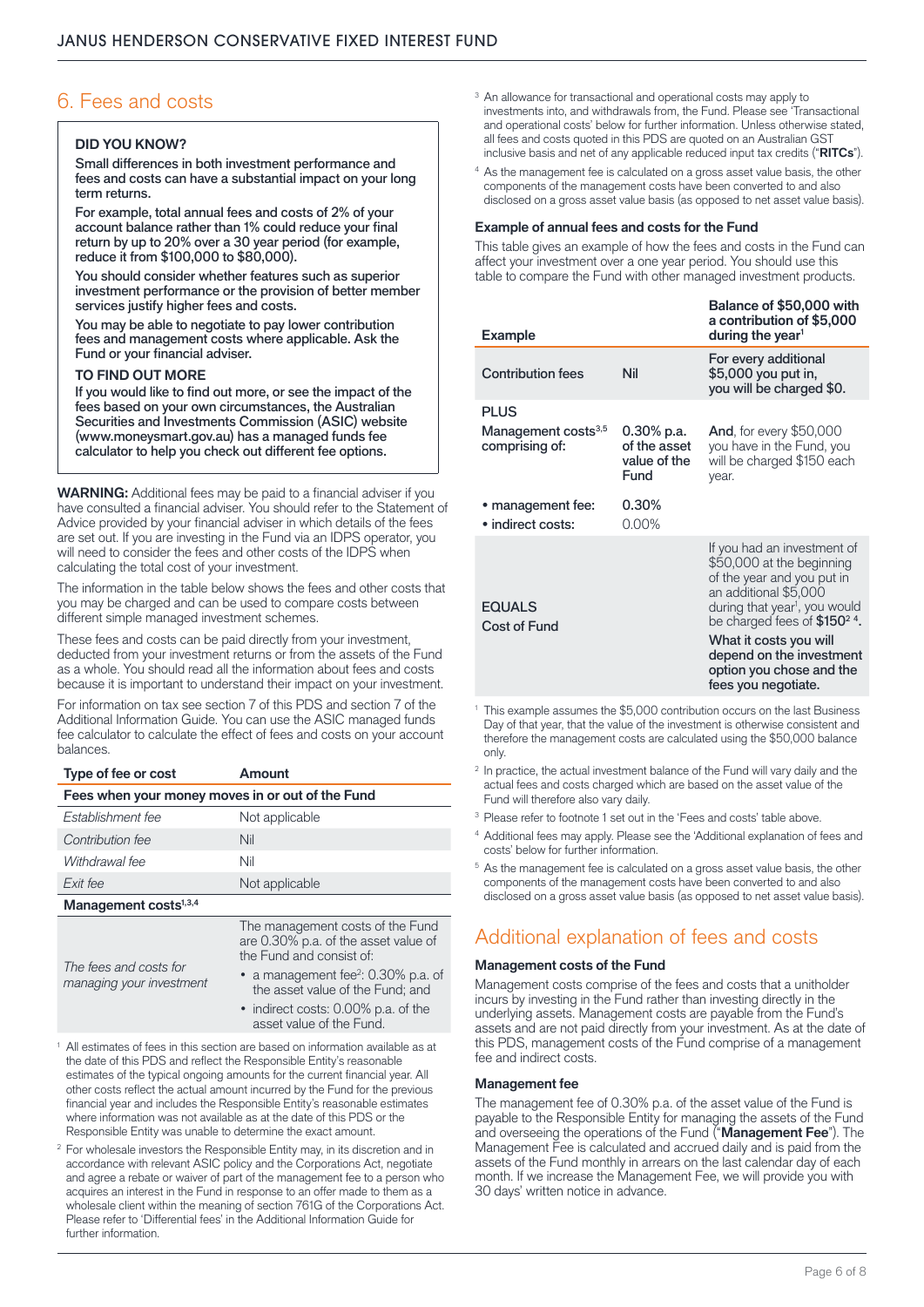#### **Expenses**

The Constitution allows the Responsible Entity to be reimbursed for expenses incurred in the proper performance of the Fund's day to day operations. As at the date of this PDS, the Responsible Entity pays these ordinary operating expenses (such as investment management fees, custody charges, administration and accounting costs, registry fees, audit and tax fees and unitholder reporting expenses) out of the Management Fee, at no additional charge to you. However, if the Responsible Entity incurs extraordinary expenses such as expenses incurred in holding a unitholder meeting, then the Responsible Entity may deduct these extraordinary expenses from the Fund's assets. We do not believe that we can reliably estimate extraordinary expenses but expect that the circumstances which cause such costs to be incurred will not regularly occur.

#### **Indirect costs**

Indirect costs are any amount, not already disclosed as a fee or cost that the Responsible Entity knows, or may reasonably estimate, has or will reduce, directly or indirectly, the performance return of the Fund or the amount or value of the income of, or property attributable to, the Fund or an underlying fund in which the Fund invests. This may include expenses which are not covered by the Management Fee, fees and costs incurred in respect of investments by the Fund in other underlying managed funds and costs involved in trading certain derivative products which may form part of the Fund's investment strategy.

#### **Management fee and indirect costs of investments in other managed funds**

The Fund does not pay a management fee in respect of investments in other managed funds including the Underlying Fund. However, where there are expenses incurred by that other managed fund and these are deducted from the assets of that fund, the Fund will bear its pro-rata share of those expenses and these amounts would be treated as indirect costs of the Fund.

#### **Can the fees change?**

The fees and costs described in this PDS can change and the Constitution permits higher fees to be charged as well as other fees which are not currently levied. Reasons for changing fees include changes in economic conditions and regulation. We will give you 30 days' written notice in advance of any proposed increase in fees. We cannot charge more than the Constitution allows. If we wish to raise fees above the amount allowed for in the Constitution, we would need the approval of unitholders. We also reserve the right to waive or reduce any of the fees and costs described in this PDS without prior notice. Actual management costs may vary in future years. Actual management costs will be available on our website following the finalisation of the Fund's audited financial statements each year.

#### **Transactional and operational costs**

Transactional and operational costs are the costs associated with the buying and selling of the Fund's assets and include costs such as brokerage, clearing costs, stamp duty and bid-offer spreads being applied when assets are bought and sold. Transactional and operational costs may also be incurred indirectly through an underlying fund. These costs are not included in the 'management costs' and are an additional cost to you. The transactional and operational costs are recovered from the assets of the Fund as and when incurred, reflected in the Fund's unit price and are not fees paid to the Responsible Entity.

The total transactional and operational costs are expressed as a percentage of the asset value of the Fund. The total transactional and operational costs for the previous financial year were 0.04% p.a. of the asset value of the Fund including the Responsible Entity's reasonable estimates where information was unavailable at the date of this PDS or the Responsible Entity was unable to determine the exact amount. We estimate that 0.00% was recouped via the buy/sell spread when applications or redemptions took place and therefore the net transactional and operational costs for the previous financial year were 0.04% p.a. of the asset value of the Fund, including the Responsible Entity's reasonable estimates where information was unavailable at the date of this PDS or the Responsible Entity was unable to determine the exact amount.

The dollar value of these costs based on an average account balance of \$50,000 is \$20 over 12 months. However, such costs for future years may differ.

#### **Buy/sell spread**

A buy spread may be charged to you when entering the Fund (buying units) and a sell spread may be charged to you when exiting the Fund (selling units). The buy/sell spread is not a fee paid to the Responsible Entity but rather it is paid to the Fund to cover transactional costs incurred when applications and redemptions are made. The purpose of the buy/sell spread is to ensure that only those investors transacting in the Fund's units at a particular time bear the Fund's cost of buying and selling the Fund's assets as a consequence of their transaction. There is no additional buy/sell spread charged to you by the Underlying Fund.

As at the date of this PDS, the Fund charges 0.00% for the buy spread and 0.02% for the sell spread. The dollar value of these costs based on an application of \$50,000 is \$0 and a withdrawal of \$50,000 is \$10 for each individual transaction. The buy/sell spread may change if transactional and operational costs change and we will not ordinarily provide prior notice. The current buy/sell spread applicable to this Fund can be found on our website at [www.janushenderson.com/en-au/investor/buy-sell-spreads.](http://www.janushenderson.com/en-au/investor/buy-sell-spreads)

**You should also read the important information in the Additional Information Guide about "Fees and costs" before making a decision. Go to section 6 of the Additional Information Guide available at [www.janushenderson.com/en-au/investor/documents](http://www.janushenderson.com/en-au/investor/documents).**

**The material relating to "Fees and costs" may change between the time when you read this PDS and the day when you acquire units.**

# 7. How managed investment schemes are taxed

**WARNING:** Investing in a registered managed investment scheme is likely to have tax consequences and you are strongly advised to seek professional tax advice.

The Fund generally attributes all of its taxable income (if any) each year so that the Fund itself is not subject to tax. As a unitholder you will be assessed for tax on your share of the taxable income generated by the Fund, including any capital gains. The Fund should not pay tax on behalf of Australian investors. Distributions to non-Australian investors may be subject to withholding tax. We strongly advise that you obtain your own professional tax advice regarding your position, as tax laws are complex and subject to change, and investors' individual circumstances vary.

On your Application Form you may provide us with your Tax File Number ("**TFN**"), TFN exemption or an Australian Business Number ("**ABN**"), or if you are a non-Australian investor you may indicate your country of residence for tax purposes. It is not compulsory for you to quote a TFN, TFN exemption or ABN, however, if you do not then we may be required to deduct tax from any income distribution payable to you at the maximum personal tax rate plus Medicare levy and any other applicable Government charges. We are permitted to collect TFNs under relevant tax law.

**You should also read the important information in the Additional Information Guide about "Taxation considerations" before making a decision. Go to section 7 of the Additional Information Guide available at [www.janushenderson.com/en-au/investor/documents](http://www.janushenderson.com/en-au/investor/documents).**

**The material relating to "Taxation considerations" may change between the time when you read this PDS and the day when you acquire units.**